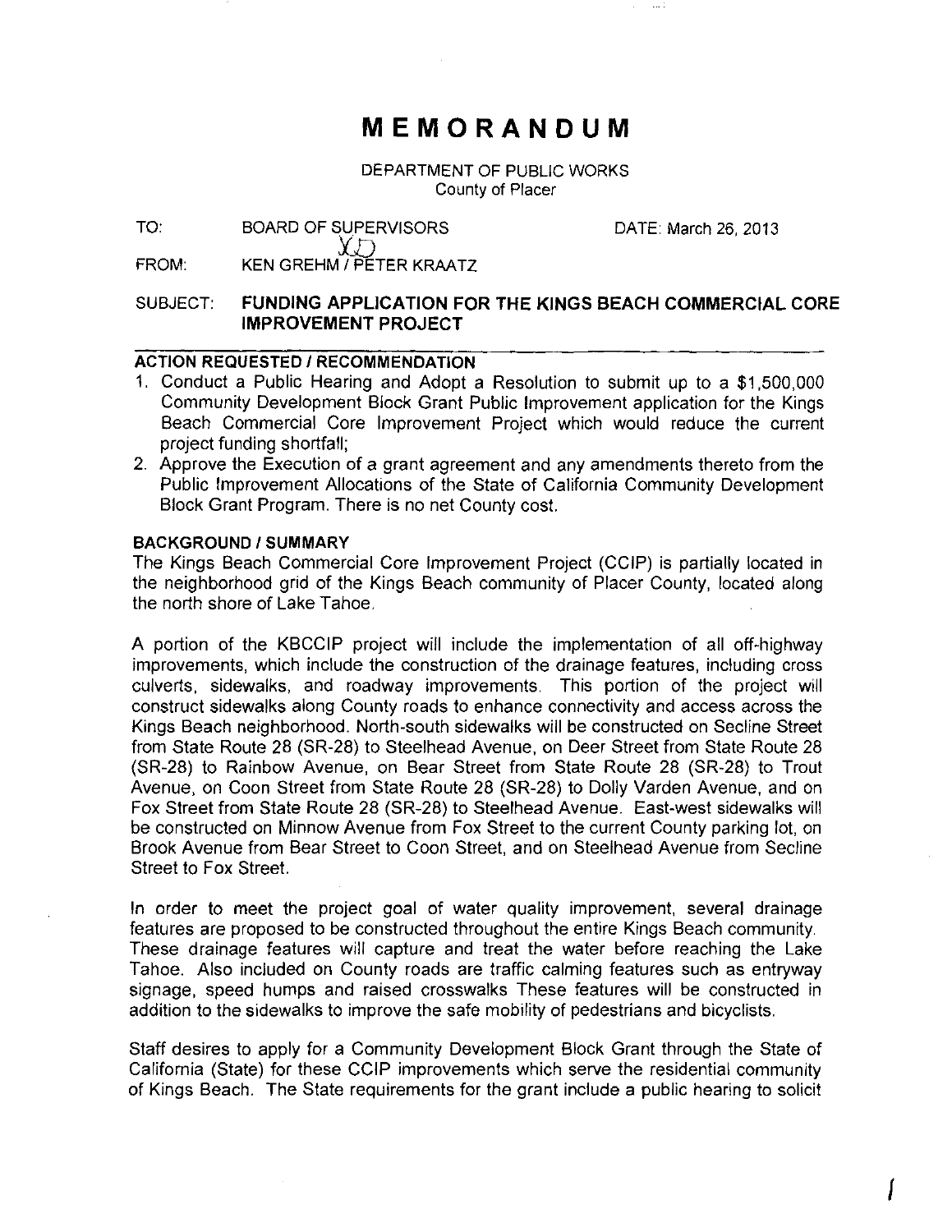community input, and a resolution from your Board to approve the submission of the application.

### **ENVIRONMENTAL**

The County has prepared an Environmental Impact Report (EIR) pursuant to the requirements for CEQA and the Placer County Environmental Review Ordinance; an Environmental Impact Statement (EIS) to meet the requirements of the Tahoe Regional Planning Agency; and an Environmental Assessment (EA) to meet the requirements of the Federal Highway Administration. The EIR was adopted by the Board of Supervisors on September 23,2008.

The activity proposed is exempt from California Environmental Quality Act pursuant to Guidelines section 15262.

### **FISCAL IMPACT**

There is no fiscal impact to the County. If the department is successful in this grant application, the department will budget the appropriate funding amounts in respective Department FY budget(s). The funding would help bridge the current \$10M funding shortfall for the project.

Attachments: Resolution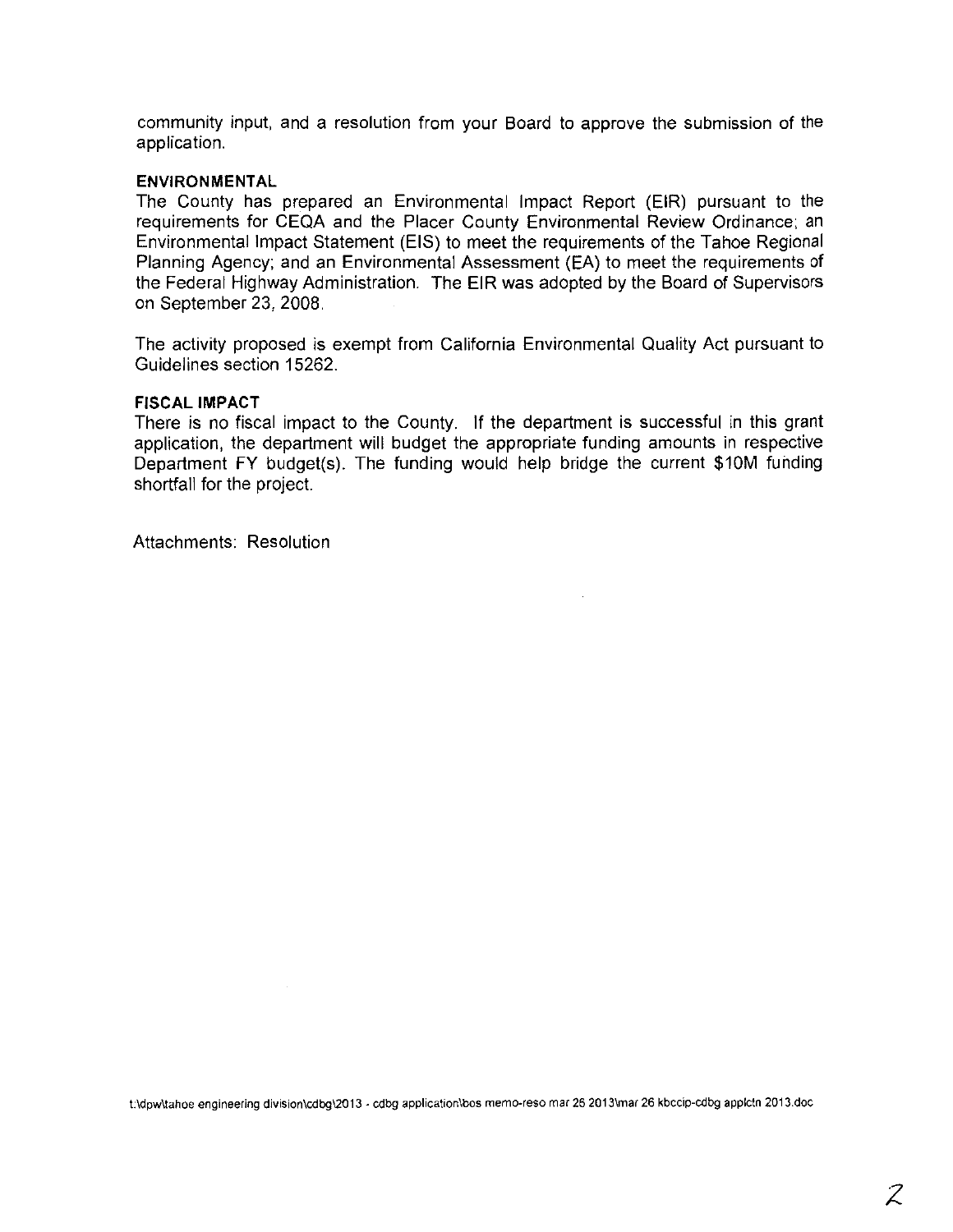# **Before the Board of Supervisors County of Placer, State of California**

In the matter of: APPROVE AN APPLICATION Resol. No: FOR FUNDING AND THE EXECUTION OF A GRANT AGREEMENT AND ANY AMENDMENTS THERETO FROM THE PUBLIC IMPROVEMENTS ALLOCATIONS OF THE STATE CDBG PROGRAM

The following RESOLUTION was duly passed by the Board of Supervisors

of the County of Placer at a regular meeting held \_\_\_\_\_\_\_\_\_\_\_\_\_\_\_\_\_\_\_\_\_\_\_\_\_\_\_\_\_\_

by the following vote on roll call:

Ayes:

Noes:

Absent:

Signed and approved by me after its passage.

Attest: Clerk of said Board Chair, Board of Supervisors

WHEREAS, the proposed application for the State of California, 2013 Community Development Block Grant Program has been prepared for the Public Improvement and Set Aside allocations in compliance with State citizen participation and applicable Federal and State regulations; and

WHEREAS, the Public Improvement application will support the Kings Beach Commercial Core Improvement Project, that benefits the residential grid;

NOW, BE IT RESOLVED by the Board of Supervisors of Placer County as follows:

### Section 1:

The County Board of Supervisors has reviewed and hereby approves an application for up to \$1,500,000 for the following activities: